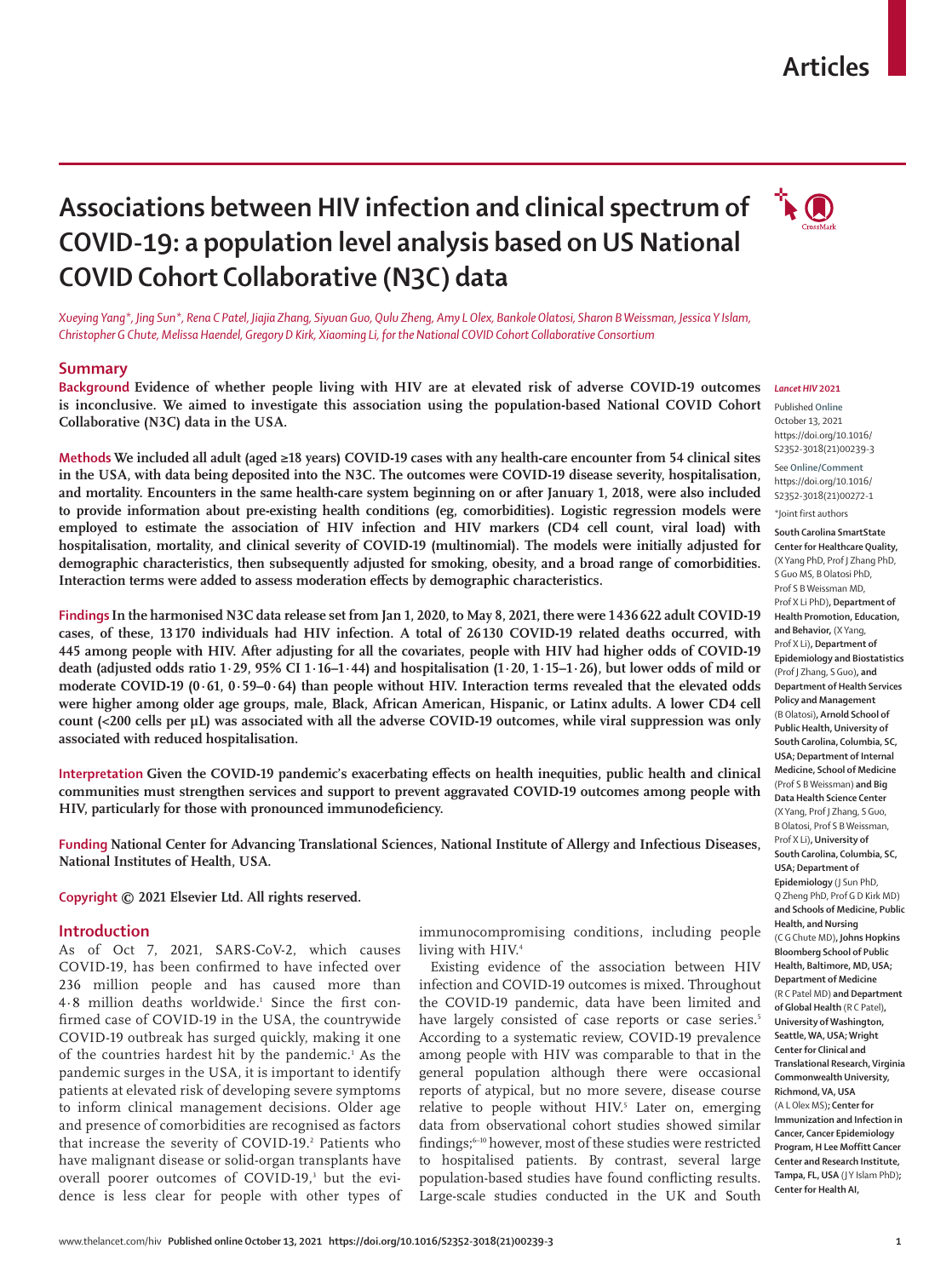**University of Colorado Anschutz Medical Campus, Aurora, CO, USA**  (M Haendel PhD)

Correspondence to: Dr Xueying Yang PhD, South Carolina SmartState Center for Healthcare Quality, Department of Health Promotion, Education, and Behavior, Arnold School of Public Health, University of South Carolina, Columbia, SC 29208, USA **xueyyang@mailbox.sc.edu**

#### **Research in context**

#### **Evidence before this study**

We searched PubMed on June 3, 2021, for population-based epidemiological studies comparing risk of severe COVID-19 outcomes between people living with and without HIV. The search strategy "HIV" OR "AIDS" AND "COVID-19" OR "coronavirus" OR "SARS-CoV-2" was used, with results being filtered to articles from the past year and with abstracts available, no language restrictions were applied. We identified 140 papers for screening. One UK study that was included as the comparison of interest reported that people with HIV seemed to be at an increased risk of COVID-19 mortality than those without. Another relevant study identified on the medRxiv preprint server found a higher risk of COVID-19 mortality among people with HIV than in the general population in Western Cape, South Africa.

#### **Added value of this study**

We used the US National COVID Cohort Collaborative data from more than 5∙8 million people from 54 clinical sites to compare risks of the full spectrum of COVID-19 outcomes (ie, disease severity, hospitalisation, death) between people with HIV and people without. Those with HIV were at elevated odds of COVID-19 hospitalisation and mortality compared with people

without HIV, even after accounting for demographic characteristics, lifestyle factors, and comorbidities. The association was more evident among people of an older age, males, and of Black or African American ethnicity. People with HIV with more pronounced immunodeficiency (low CD4 cell counts) might have more severe clinical course than people without.

#### **Implications of all the available evidence**

People with HIV in the USA, particularly those with pronounced immunodeficiency, seem to be at elevated risk of COVID-19 hospitalisation and mortality. The exacerbated COVID-19 outcomes in Black or African American and male people with HIV suggest profound health inequities faced during the COVID-19 pandemic. The robust risk assessment of this study could inform prioritisation of prevention messaging, disease monitoring and therapies, and vaccination for people with HIV, especially those with more pronounced immunodeficiency. Given the COVID-19 pandemic's exacerbating effects on health inequities, public health and clinical communities must strengthen services and support to prevent aggravated COVID-19 outcomes among people with HIV, particularly for those with pronounced immunodeficiency.

Africa suggested that people with HIV had a higher risk (more than double) of COVID-19 mortality than people without HIV, although different factors were adjusted in the different studies.<sup>11,12</sup> A prospective study of patients hospitalised with COVID-19 showed an increased 28-day mortality in people with HIV after adjusting for age.<sup>13</sup> One study in New York, USA, reported a standardised in-hospital mortality ratio of 1∙23 for HIV patients.14 Prognosis, according to HIV immune status, is also difficult to evaluate because most studies from Europe and the USA reported on individuals with overall high CD4 cell counts.15 In the largest published cohorts, the potentially higher risk for poorer COVID-19 outcomes were observed in people with HIV with lower CD4 cell counts.8,16 Investigating whether people with virologically controlled HIV who are clinically stable will have a greater risk for COVID-19 complications than people without HIV is of great clinical significance.

Nevertheless, the evidence linking HIV status and COVID-19 outcomes is still scarce and some knowledge gaps remain. Several studies were based on only a small number of cases; some either did not have direct comparative data for people without HIV and HIV markers,<sup>5</sup> or focused only on hospitalised patients.<sup>7-9</sup> A large, multicentre, representative clinical dataset is needed to provide timely and robust risk assessment and thereby inform prioritisation of critical therapies, vaccination, and targeted intervention. Using the US National COVID Cohort Collaborative (N3C) data, this study aims to understand the role of HIV infection and levels of

immunity affecting the COVID-19 clinical outcomes (ie, disease severity, hospitalisation, and mortality).

#### **Methods**

## **Study design and population**

The N3C Enclave, sponsored by multiple institutes of the US National Institutes of Health, $\theta$  is the largest cohort of US COVID-19 cases and representative controls to date. The N3C is a large, multicentre dataset updated on an ongoing basis that harmonises electronic health records data for all individuals with laboratory confirmed, suspected, or possible COVID-19 during any encounter after Jan 1, 2020.<sup>18</sup> Control cases are those individuals who have tested negative for COVID-19, and are demographically matched on age group, sex, race, and ethnicity within the same submitting health-care system at a case to control ratio of 1 to 2.<sup>18</sup> All patients in the N3C Enclave include historical data within the same health-care system as of Jan 1, 2018, which provides information about pre-existing health conditions (eg, comorbidities) and other medical history (look back data).<sup>19</sup> We included all adult (aged ≥18 years) COVID-19 cases from 54 clinical sites across the USA with data being deposited into the N3C and harmonised into a data release set from Jan 1, 2020, to May 8, 2021. The data ingestion and harmonisation process are described in the appendix (p 2). We excluded people with missing age, race, and ethnicity data because absence of data on these key variables probably indicated that poor data quality for these records.

See **Online** for appendix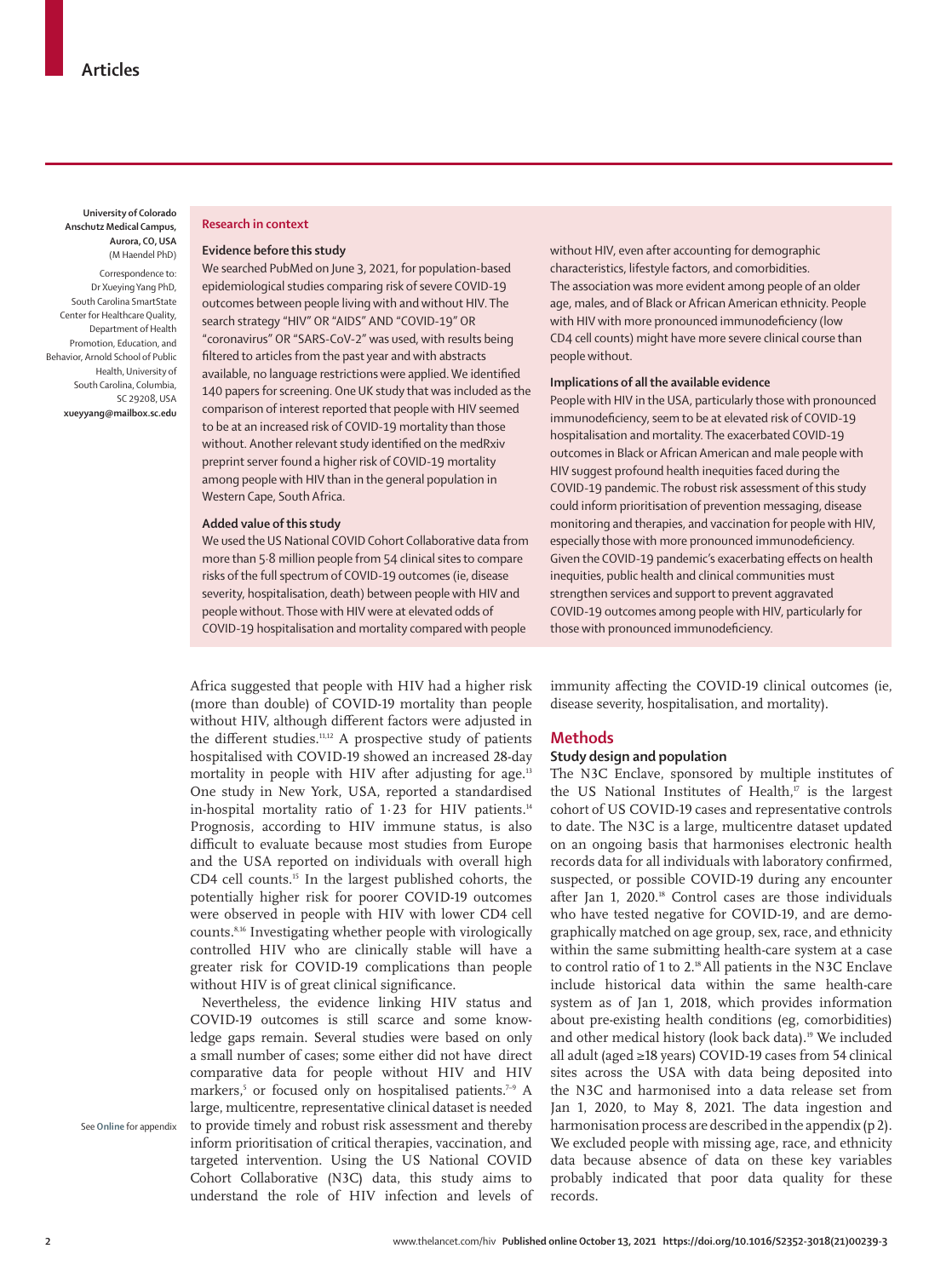The N3C data transfer to the National Center for Advancing Translational Sciences (NCATS) was done under a Johns Hopkins University Reliance Protocol (IRB00249128) or individual site agreements with the US National Institutes of Health (NIH). An institutional data use agreement was signed between the University of South Carolina and NCATS N3C Data Enclave. The N3C Data Enclave is managed under the authority of the NIH. The N3C Data Enclave is approved under the authority of the NIH Review Board. The analyses reported in this Article were approved separately by the institutional review board of University of South Carolina (Pro00107403) with data access. The NIH's N3C data access committee approved the data use request for this project (RP-E72986).

# **Procedures**

The N3C phenotype<sup>18</sup> is designed to be inclusive of any diagnosis codes, procedure codes, laboratory tests, or combination thereof that might be indicative of COVID-19 (eg, Centers for Disease Control and Prevention coding guidance<sup>20</sup>). N3C includes patients with any encounter after Jan 1, 2020, who have either one or more of a set of a priori-defined SARS-CoV-2 laboratory tests with a positive result; or one or more strong positive diagnostic codes from the International Classification of Diseases (ICD) 10 or SNOMED tables; or two or more weak positive diagnostic codes from the ICD-10 or SNOMED tables. The cohort definition is publicly available on GitHub.<sup>18</sup>



*Figure 1:* **Study participant selection**

\*The numbers for missing race data and missing ethnicity data did not add up to 730 because some records missed both data.

N3C harmonises data across four clinical data models (ACT Network, PCORnet, Observational Health Data Sciences and Informatics, and TriNetX) and provides a unified analytical platform in which data are encoded by use of the Observational Medical Outcomes Partnership (OMOP) version 5.3.1.<sup>21</sup> The concept sets in OMOP  $^{22,23}$  are a list of concepts from the standardised vocabulary that, taken together, describe a topic of interest for a study, were used to identify each clinical concept (eg, laboratory measure, conditions, or medication). Data domains extracted by N3C include demographics, encounter details, medications, diagnoses, procedures, vital signs, laboratory results, procedures, and social history. Specific variables

For more on the **management of the N3C Data Enclave** see https://ncats.nih.gov/n3c/ resources

|                                    | <b>Overall</b><br>$(n=1436622)$ | People with HIV<br>$(n=13170)$ | People without HIV<br>$(n=1423452)$ | p value              |
|------------------------------------|---------------------------------|--------------------------------|-------------------------------------|----------------------|
| Social demographics                |                                 |                                |                                     |                      |
| Age, years                         | 47 (32–61)                      | 49 (36-60)                     | 47 (32-61)                          |                      |
| $18 - 49$                          | 770099 (53.60%)                 | 6703 (50.90%)                  | 763396 (53.63%)                     | < 0.0001             |
| $50 - 64$                          | 371489 (25.86%)                 | 4533 (34-42%)                  | 366 956 (25.78%)                    | $\ddot{\phantom{a}}$ |
| $\ge 65$                           | 295 034 (20-54%)                | 1934 (14.68%)                  | 293100 (20-59%)                     |                      |
| $Sex*$                             |                                 |                                |                                     |                      |
| Male                               | 645 956 (44.96%)                | 9641 (73.20%)                  | 636315 (44.70%)                     | < 0.0001             |
| Female                             | 789148 (54.93%)                 | 3521 (26.74%)                  | 785627 (55-19%)                     |                      |
| Race                               |                                 |                                |                                     |                      |
| Black or African American          | 202 947 (14-13%)                | 4092 (31.07%)                  | 198855 (13.97%)                     | < 0.0001             |
| White                              | 853 997 (59-44%)                | 6013 (45.66%)                  | 847984 (59.57%)                     |                      |
| Asian, other, or unknown           | 379 678 (26-43%)                | 3065 (23.27%)                  | 376 613 (26.46%)                    |                      |
| Ethnicity                          |                                 |                                |                                     |                      |
| Hispanic or Latinx                 | 213 205 (14.84%)                | 2227 (16.91%)                  | 210 978 (14.82%)                    | < 0.0001             |
| Not Hispanic or Latinx             | 1001390 (69.70%)                | 9479 (71.97%)                  | 991911 (69.68%)                     | $\ddot{\phantom{a}}$ |
| Other or unknown                   | 222 027 (15-45%)                | 1464 (11.12%)                  | 220563 (15-49%)                     |                      |
| <b>Comorbidities</b>               |                                 |                                |                                     |                      |
| <b>Diabetes</b>                    | 233 838 (16.28%)                | 3066 (23.28%)                  | 230772 (16.21%)                     | < 0.0001             |
| Renal disease                      | 86803 (6.04%)                   | 1758 (13.35%)                  | 85045 (5.97%)                       | < 0.0001             |
| Congestive heart failure           | 75461 (5.25%)                   | 1026 (7.79%)                   | 74 435 (5-23%)                      | < 0.0001             |
| Chronic pulmonary disease          | 200 998 (13.99%)                | 2974 (22.58%)                  | 198024 (13.91%)                     | < 0.0001             |
| Peripheral vascular disease        | 72808 (5.07%)                   | 979 (7.43%)                    | 71829 (5.05%)                       | < 0.0001             |
| Stroke                             | 68 171 (4.75%)                  | 878 (6.67%)                    | 67293 (4.73%)                       | < 0.0001             |
| Cancer                             | 78 909 (5-49%)                  | 1205 (9.15%)                   | 77704 (5.46%)                       | < 0.0001             |
| Dementia                           | 24 622 (1.71%)                  | 251 (1.91%)                    | 24371 (1.71%)                       | 0.095                |
| Myocardial infarction              | 42165 (2.94%)                   | 693 (5.26%)                    | 41472 (2.91%)                       | < 0.0001             |
| Liver disease                      | 72701 (5.06%)                   | 2152 (16.34%)                  | 70549 (4.96%)                       | < 0.0001             |
| Rheumatological disease            | 46861 (3.26%)                   | 501 (3.80%)                    | 46360 (3.26%)                       | 0.0005               |
| Hemiplegia or paraplegia           | 11656 (0.81%)                   | 222 (1.69%)                    | 11434 (0.80%)                       | < 0.0001             |
| Peptic ulcer disease               | 14237 (0.99%)                   | 230 (1.75%)                    | 14007 (0.98%)                       | < 0.0001             |
| Lifestyle factors                  |                                 |                                |                                     |                      |
| Body-mass index, kg/m <sup>2</sup> |                                 |                                |                                     |                      |
| >30                                | 218 159 (15-19%)                | 2469 (18.75%)                  | 215690 (15.15%)                     | < 0.0001             |
| $\leq 30$                          | 295370 (20.56%)                 | 4560 (34.62%)                  | 290 810 (20-43%)                    |                      |
| Unknown                            | 923093 (64-25%)                 | 6141 (46.63%)                  | 916952 (64-42%)                     | $\ddot{\phantom{a}}$ |
| Smoking status                     |                                 |                                |                                     |                      |
| Non-smoker                         | 1194746 (83.16%)                | 9318 (70.75%)                  | 1185428 (83.28%)                    | < 0.0001             |
| Current or former smoker           | 241876 (16.84%)                 | 3852 (29.25%)                  | 238024 (16.72%)                     |                      |
|                                    |                                 |                                | (Table 1 continues on next page)    |                      |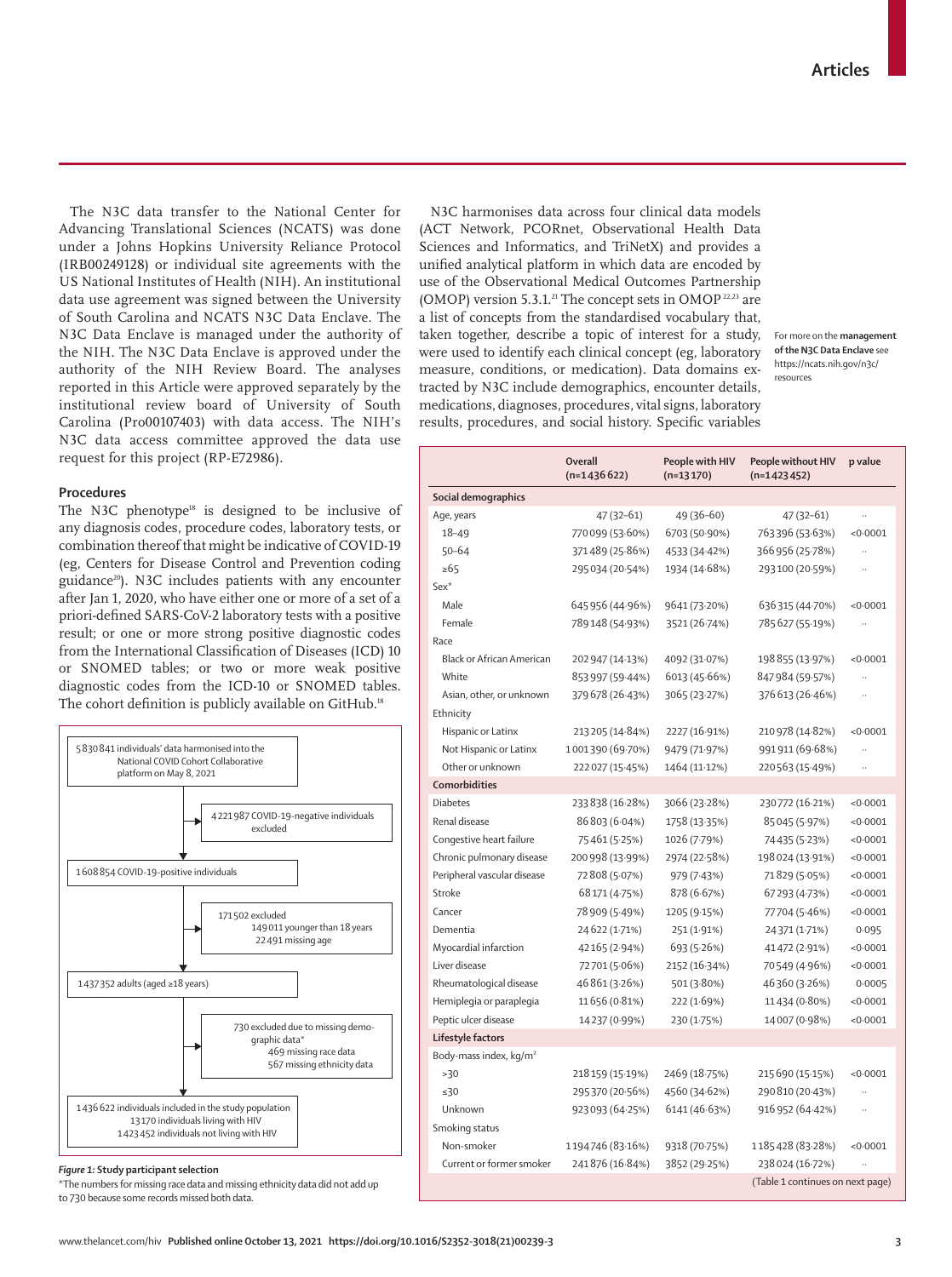|                                                                                                                                                                                                                                                                                                                                                                                                                                                                                                                                                                                                                                                                                                                                                           | Overall<br>$(n=1436622)$ | People with HIV<br>$(n=13170)$ | People without HIV<br>$(n=1423452)$ | p value  |  |
|-----------------------------------------------------------------------------------------------------------------------------------------------------------------------------------------------------------------------------------------------------------------------------------------------------------------------------------------------------------------------------------------------------------------------------------------------------------------------------------------------------------------------------------------------------------------------------------------------------------------------------------------------------------------------------------------------------------------------------------------------------------|--------------------------|--------------------------------|-------------------------------------|----------|--|
| (Continued from previous page)                                                                                                                                                                                                                                                                                                                                                                                                                                                                                                                                                                                                                                                                                                                            |                          |                                |                                     |          |  |
| Clinical spectrum outcomes                                                                                                                                                                                                                                                                                                                                                                                                                                                                                                                                                                                                                                                                                                                                |                          |                                |                                     |          |  |
| COVID-19 death                                                                                                                                                                                                                                                                                                                                                                                                                                                                                                                                                                                                                                                                                                                                            | 26130 (1.82%)            | 445 (3.38%)                    | 25 685 (1.80%)                      | < 0.0001 |  |
| COVID-19 hospitalisation                                                                                                                                                                                                                                                                                                                                                                                                                                                                                                                                                                                                                                                                                                                                  | 262331 (18.26%)          | 3724 (28.28%)                  | 258 607 (18.17%)                    | < 0.0001 |  |
| COVID-19 disease severity                                                                                                                                                                                                                                                                                                                                                                                                                                                                                                                                                                                                                                                                                                                                 |                          |                                |                                     |          |  |
| Unaffected                                                                                                                                                                                                                                                                                                                                                                                                                                                                                                                                                                                                                                                                                                                                                | 476 250 (33.15%)         | 6395 (48.56%)                  | 469 855 (33.01%)                    | < 0.0001 |  |
| Mild† or moderate                                                                                                                                                                                                                                                                                                                                                                                                                                                                                                                                                                                                                                                                                                                                         | 895491 (62.33%)          | 6209 (47.15%)                  | 889 282 (62-47%)                    |          |  |
| Severe‡                                                                                                                                                                                                                                                                                                                                                                                                                                                                                                                                                                                                                                                                                                                                                   | 25054 (1.74%)            | 475 (3.61%)                    | 24579 (1.73%)                       |          |  |
| Unknown                                                                                                                                                                                                                                                                                                                                                                                                                                                                                                                                                                                                                                                                                                                                                   | 39827 (2.77%)            | 91 (0.69%)                     | 39736 (2.79%)                       |          |  |
| HIV factors (n=1544)                                                                                                                                                                                                                                                                                                                                                                                                                                                                                                                                                                                                                                                                                                                                      |                          |                                |                                     |          |  |
| Most recent CD4 count, cells per µL§                                                                                                                                                                                                                                                                                                                                                                                                                                                                                                                                                                                                                                                                                                                      |                          |                                |                                     |          |  |
| >500                                                                                                                                                                                                                                                                                                                                                                                                                                                                                                                                                                                                                                                                                                                                                      | 920 (59.59%)             | 920 (59.59%)                   |                                     |          |  |
| 200-500                                                                                                                                                                                                                                                                                                                                                                                                                                                                                                                                                                                                                                                                                                                                                   | 445 (28.82%)             | 445 (28.82%)                   |                                     |          |  |
| 200                                                                                                                                                                                                                                                                                                                                                                                                                                                                                                                                                                                                                                                                                                                                                       | 179 (11.59%)             | 179 (11.59%)                   |                                     |          |  |
| Most recent viral<br>suppression, <200 copies<br>per mL                                                                                                                                                                                                                                                                                                                                                                                                                                                                                                                                                                                                                                                                                                   | 1265 (81.93%)            | 1265 (81.93%)                  |                                     |          |  |
| Data are median (IQR) or n (%). NA=not applicable. *Per National COVID Cohort Collaborative Policy, we removed the<br>unknown category because this category included less than 20 individuals in the people living with HIV group.<br>†Includes both the mild (outpatient, WHO severity 1-3) and mild emergency department (outpatient with emergency<br>department visit, WHO severity ~3) categories. #Includes both severe (hospitalised with invasive ventilation or<br>extracorporeal membrane oxygenation, WHO severity 7-9) and mortality or hospice (hospital mortality or discharge to<br>hospice, WHO severity 10) categories based on WHO criterion. §Defined as the most recent value in the 18 months<br>before initial COVID-19 diagnosis. |                          |                                |                                     |          |  |

*Table 1:* **Characteristics of adult COVID-19 cases by HIV status in National COVID Cohort Collaborative data, Jan 1, 2020, to May 8, 2021**

> included in each domain are listed in each model's documentation (ie, tables). Both concept sets and tables were used to define variables of interest.

A total of 13170 people with HIV were identified by use of N3C concept sets and codes in the phenotype template (appendix p 2), which mapped to various domain tables, including any HIV diagnosis code (ICD-10 codes, SNOMED codes) in the condition occurrence table, HIV laboratory tests (LOINC codes) in the measurement table, and HIV drug exposure in the drug exposure table. Patients who met at least one of these inclusion criteria were counted as people with HIV in our study. Within the population of people with HIV, the most recent value of CD4 cell count and viral load before initial COVID-19 diagnosis (but during the preceding 18 months) was retrieved for analysis from laboratory tests (LOINC codes) in the measurement table. The absolute CD4 count was categorised into less than 200, 200–500, and more than 500 cells per µL. HIV viral load was classified into less than 200 copies per mL (virally suppressed) and 200 or more copies per mL (unsuppressed).

COVID-19 hospitalisation in the current study was identified by case insensitive string matching "inpatient visit" or "inpatient critical care facility" or "emergency room and inpatient visit" in the Selected Critical Visit table. The Selected Critical Visit table was created by the N3C Consortium to document a COVID-19 related medical encounter. Specifically, N3C defined a single index encounter for each laboratory-confirmed COVID-19 positive patient by selecting encounters that start up to 30 days before or 7 days after the positive test result, or a positive test result during the visit.<sup>19</sup> When multiple encounters met these criteria, the N3C Consortium broke ties by preferentially selecting the encounter in which the most severe outcome was observed, then the longest visit, and finally the most recent visit.<sup>19</sup>

Clinical severity was classified with the Clinical Progression Scale (CPS) established by WHO for COVID-19 clinical research.<sup>24</sup> On the basis of WHO criteria, N3C placed patients into strata defined by the maximum clinical severity from selected critical visits:19 unaffected (ie, no laboratory test, laboratory test negative, or suspected COVID-19 with laboratory tests, but identified by other diagnosis codes or procedure codes), mild (outpatient, WHO severity 1–3); mild emergency department (outpatient with emergency department visit, WHO severity 3), moderate (hospitalised without invasive ventilation, WHO severity 4–6), severe (hospitalised with invasive ventilation or extracorporeal membrane oxygenation, WHO severity 7–9), and mortality or hospice (hospital mortality or discharge to hospice, WHO severity  $10$ ).<sup>19</sup> Because of the small number in certain categories among people with HIV, we collapsed and regrouped WHO CPS categories into three categories: unaffected, mild (including mild emergency department) or moderate, and severe (including mortality or hospice). The binary death outcome was determined through the death table. The month of each patient's COVID-19 diagnosis was also retrieved from laboratory test and clinical conditions.

We included lifestyle factors such as smoking status and obesity (indicated by body-mass index [BMI]). Smoking status was defined by a concept set, whose member comprised of "ARIScience-Smoker-JA", "smoker\_NMH", "UVA Former Smoker", and "UVA Current Smoker" in the observation and condition tables. BMI information was retrieved from patient severity score tables. The comorbidities were defined based on the ICD codes in the updated Charlson Comorbidity Index (CCI) scoring instrument.25 A series of binary variables were used to indicate the presence or absence of each comorbidity, such as myocardial infarction, chronic pulmonary disease, and chronic kidney disease. The concept code sets we used to define each comorbidity was listed in the appendix (p 2). The adapted CCI score (subtracting the score assigned to HIV diagnosis) was also calculated for the analysis.<sup>25</sup>

#### **Statistical analysis**

Descriptive statistics were used to examine the sociodemographics of all the COVID-19 cases by HIV status. The variable distributions between COVID-19 patients with and without HIV infection were summarised and compared with the independent *t* test (for continuous variables) or  $\chi^2$  test (for categorical variables). For all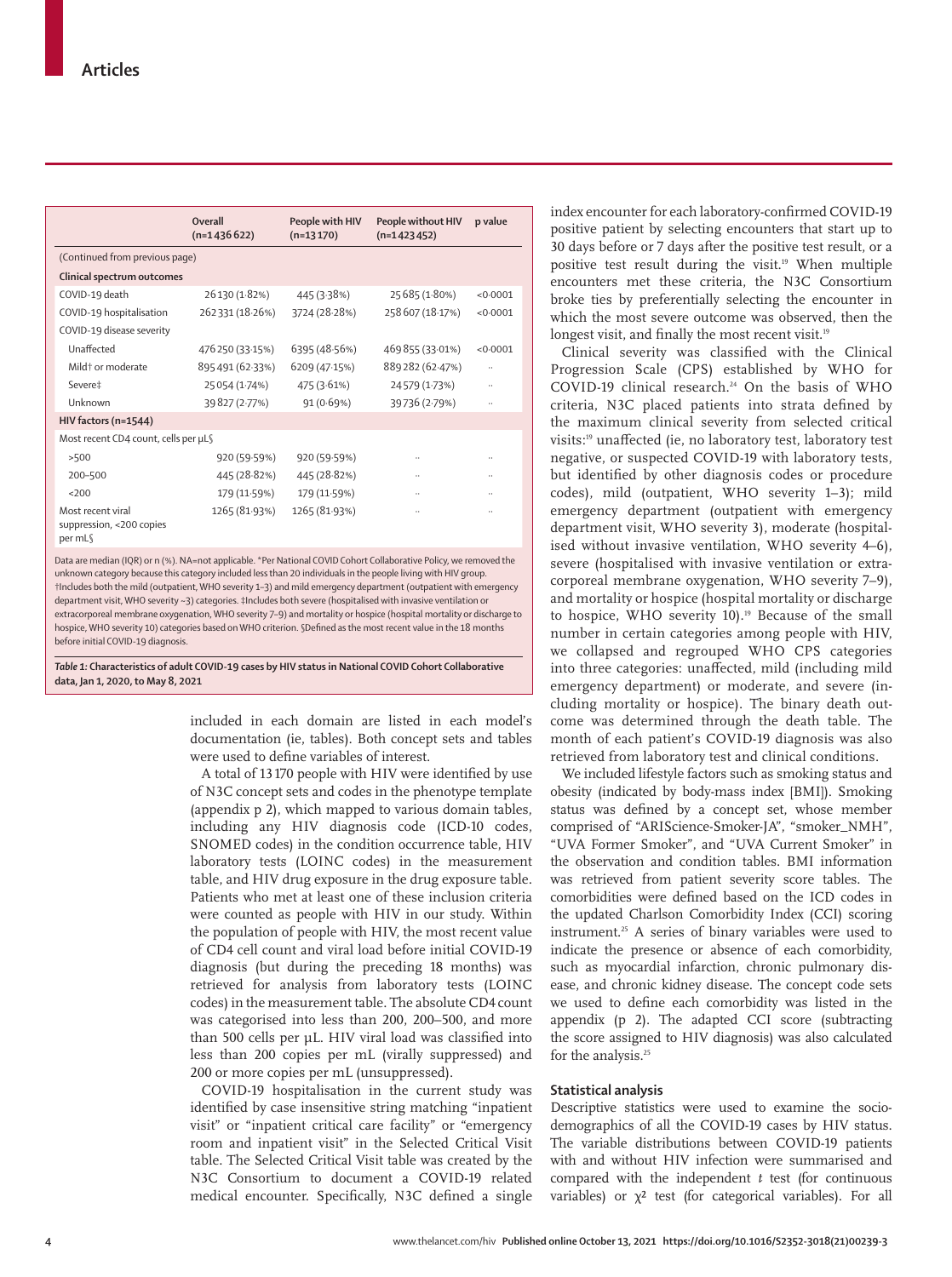|                                                                                                     | Death.<br>OR (95% CI)* | Hospitalisation,<br>OR* (95% CI) | Mild <sup>†</sup> or moderate<br>COVID-19 vs<br>unaffected‡,<br>OR (95% CI) § | Severe¶ COVID-19<br>vs unaffected‡,<br>OR (95% CI) § |
|-----------------------------------------------------------------------------------------------------|------------------------|----------------------------------|-------------------------------------------------------------------------------|------------------------------------------------------|
| Unadjusted model                                                                                    | $1.90(1.73 - 2.09)$    | $1.78(1.71 - 1.84)$              | $0.55(0.53 - 0.57)$                                                           | $1.52(1.38 - 1.67)$                                  |
| Adjusted models                                                                                     |                        |                                  |                                                                               |                                                      |
| Adjusted for age + sex + race + ethnicity                                                           | $1.85(1.67-2.04)$      | $1.62(1.56 - 1.69)$              | $0.53(0.51 - 0.55)$                                                           | $1.34(1.21 - 1.48)$                                  |
| Adjusted for $aqe + sex + race + ethnicity + smoking + BMI$                                         | $1.76(1.59-1.94)$      | $1.48(1.42 - 1.54)$              | $0.59(0.57 - 0.61)$                                                           | $1.34(1.21 - 1.47)$                                  |
| Adjusted for age + sex + race + ethnicity + smoking + BMI +<br>comorbidities   + month of diagnosis | $1.29(1.16-1.44)$      | $1.20(1.15 - 1.26)$              | $0.61(0.59 - 0.64)$                                                           | $1.04(0.94-1.16)$                                    |
| Adjusted for age + sex + race + ethnicity + smoking + BMI + CCI +<br>month of diagnosis             | $1.43(1.29 - 1.59)$    | $1.28(1.23 - 1.34)$              | $0.61(0.58 - 0.63)$                                                           | $1.15(1.04-1.27)$                                    |
| Interaction models**                                                                                |                        |                                  |                                                                               |                                                      |
| Age and HIV status                                                                                  |                        |                                  |                                                                               |                                                      |
| With HIV and aged 50-64 years vs aged 18-49 years                                                   | $7.86(5.86 - 10.53)$   | $2.17(1.93 - 2.44)$              | $0.48(0.49 - 0.61)$                                                           | $3.08(2.30-4.13)$                                    |
| With HIV and aged $\ge 65$ years vs aged 18-49 years                                                | 22.20 (16.91-29.12)    | $3.42(2.98-3.93)$                | $0.57(0.50-0.64)$                                                             | $7.57(5.73 - 9.99)$                                  |
| Without HIV and aged 50-64 years vs aged 18-49 years                                                | $4.23(4.00-4.48)$      | $1.43(1.41 - 1.45)$              | $0.81(0.81 - 0.82)$                                                           | $2.32(2.21 - 2.43)$                                  |
| Without HIV and aged ≥65 years vs aged 18-49 years                                                  | $12.46(11.82 - 13.13)$ | $2.39(2.36-2.42)$                | $0.71(0.7-0.72)$                                                              | $4.66(4.45 - 4.87)$                                  |
| Sex and HIV status                                                                                  |                        |                                  |                                                                               |                                                      |
| With HIV and male vs female                                                                         | $3.13(2.29 - 4.28)$    | $1.32(1.20-1.44)$                | $0.50(0.47 - 0.53)$                                                           | $1.89(1.44 - 2.48)$                                  |
| Without HIV and male vs female                                                                      | $1.54(1.50-1.59)$      | $1.16(1.15 - 1.17)$              | $1.13(1.12 - 1.14)$                                                           | $1.75(1.70-1.8)$                                     |
| Race and HIV status                                                                                 |                        |                                  |                                                                               |                                                      |
| With HIV and Black or African American vs White                                                     | $3.64(2.59 - 5.11)$    | $3.16(2.85-3.49)$                | $1.10(1.001-1.2)$                                                             | $3.25(2.4 - 4.41)$                                   |
| With HIV and Asian, other, or unknown vs White                                                      | $4.32(2.88 - 6.46)$    | $2.85(2.48-3.27)$                | $0.79(0.70 - 0.89)$                                                           | $3.63(2.52 - 5.23)$                                  |
| Without HIV and Black or African American vs White                                                  | $1.16(1.12 - 1.20)$    | $1.66(1.64 - 1.68)$              | $0.92(0.91 - 0.93)$                                                           | $1.25(1.21-1.3)$                                     |
| Without HIV and Asian, other, or unknown vs White                                                   | $1.16(1.11-1.20)$      | $1.35(1.33 - 1.37)$              | $1.01(1-1.02)$                                                                | $1.18(1.13 - 1.22)$                                  |
| Ethnicity and HIV status                                                                            |                        |                                  |                                                                               |                                                      |
| With HIV and Hispanic or Latinx vs not Hispanic or Latinx                                           | $3.48(2.25 - 5.37)$    | $1.88(1.62 - 2.19)$              | $0.86(0.76 - 0.97)$                                                           | $2.33(1.55-3.50)$                                    |
| With HIV and other or unknown vs not Hispanic or Latinx                                             | $3.50(2.20 - 5.59)$    | $1.70(1.42 - 2.03)$              | $0.49(0.42 - 0.57)$                                                           | $1.98(1.28 - 3.05)$                                  |
| Without HIV and Hispanic or Latino vs not Hispanic or Latinx                                        | $1.07(1.02 - 1.12)$    | $1.26(1.24 - 1.28)$              | $1.09(1.08-1.10)$                                                             | $1.38(1.32 - 1.44)$                                  |
| Without HIV and other or unknown vs not Hispanic or Latinx                                          | $0.87(0.84 - 0.91)$    | $0.62(0.61 - 0.63)$              | $0.72(0.71 - 0.73)$                                                           | $0.77(0.74 - 0.81)$                                  |
| Stratified models, people with HIV vs people without HIV at each subgroup                           |                        |                                  |                                                                               |                                                      |
| Age, years                                                                                          |                        |                                  |                                                                               |                                                      |
| 18-49 (n=770099)                                                                                    | $1.24(0.93 - 1.67)$    | $1.25(1.17-1.34)$                | $0.62(0.59 - 0.66)$                                                           | $0.96(0.75 - 1.22)$                                  |
| 50-64 (n=371489)                                                                                    | $1.05(0.88 - 1.26)$    | $1.04(0.97 - 1.12)$              | $0.59(0.55 - 0.62)$                                                           | $0.81(0.68 - 0.96)$                                  |
| $\ge 65$ (n=295034)                                                                                 | $1.26(1.06-1.50)$      | $1.27(1.18-1.36)$                | $0.67(0.61 - 0.74)$                                                           | $1.23(1.06-1.43)$                                    |
| Sex                                                                                                 |                        |                                  |                                                                               |                                                      |
| Female (n=645956)                                                                                   | $1.90(1.57 - 2.30)$    | $1.77(1.64-1.92)$                | $0.93(0.86 - 0.997)$                                                          | $1.80(1.49-2.18)$                                    |
| Male (n=789 148)                                                                                    | $1.14(0.98-1.26)$      | $1.01(0.96 - 1.06)$              | $0.52(0.50-0.54)$                                                             | $0.84(0.75 - 0.95)$                                  |
| Race                                                                                                |                        |                                  |                                                                               |                                                      |
| White (n=853997)                                                                                    | $1.31(1.11 - 1.54)$    | $1.11(1.03 - 1.18)$              | $0.50(0.47 - 0.53)$                                                           | $0.90(0.76 - 1.07)$                                  |
| Black or African American (n=202947)                                                                | $1.26(1.06-1.50)$      | $1.27(1.18-1.36)$                | $0.84(0.79 - 0.90)$                                                           | $1.18(0.995 - 1.40)$                                 |
| Asian, other, or unknown (n=379 678)                                                                | $1.27(1.02 - 1.57)$    | $1.19(1.09 - 1.30)$              | $0.59(0.55 - 0.64)$                                                           | $1.15(0.94 - 1.40)$                                  |

BMI=body-mass index. CCI= Charlson Comorbidity Index. OR=odds ratio. \*Results from hierarchical logistic regression. †Includes both the mild (outpatient, WHO severity 1–3) and mild emergency department (outpatient with emergency department visit, WHO severity ~3) categories. ‡Unaffected refers to the individuals with no laboratory test, a negative laboratory test, or suspected COVID-19 with laboratory tests, but identified by other diagnosis codes or procedure codes. §Results from multinomial regression with log-transformation. Includes both severe (hospitalised with invasive ventilation or extracorporeal membrane oxygenation, WHO severity 7-9) and mortality or hospice (hospital mortality or discharge to hospice, WHO severity 10) categories based on WHO criterion. ||The model adjusted simultaneously for the following comorbidities: hemiplegia or paraplegia, dementia, liver disease, myocardial infarction, congestive heart failure, chronic pulmonary disease, cancer, diabetes, stroke, peripheral vascular disease, rheumatologic disease, renal disease, and peptic ulcer disease. \*\*Results for interaction terms adjusted demographic characteristics (age, sex, race, ethnicity), smoking, BMI, and each individual comorbidities listed in the previous footnote.

*Table 2:* **Association between HIV status and COVID-19 clinical spectrum outcomes based on hierarchical logistic regression models** 

COVID-19 outcomes (ie, hospitalisation, death, and disease severity), we used hierarchical logistic regression analyses to estimate the association of HIV infection and HIV markers (CD4 cell count, viral load) with these

COVID-19 outcomes. A subsample of people with HIV (n=1544) who had data for both CD4 cell count and viral load were available for analysing the association between HIV markers and COVID-19 outcomes. In step one we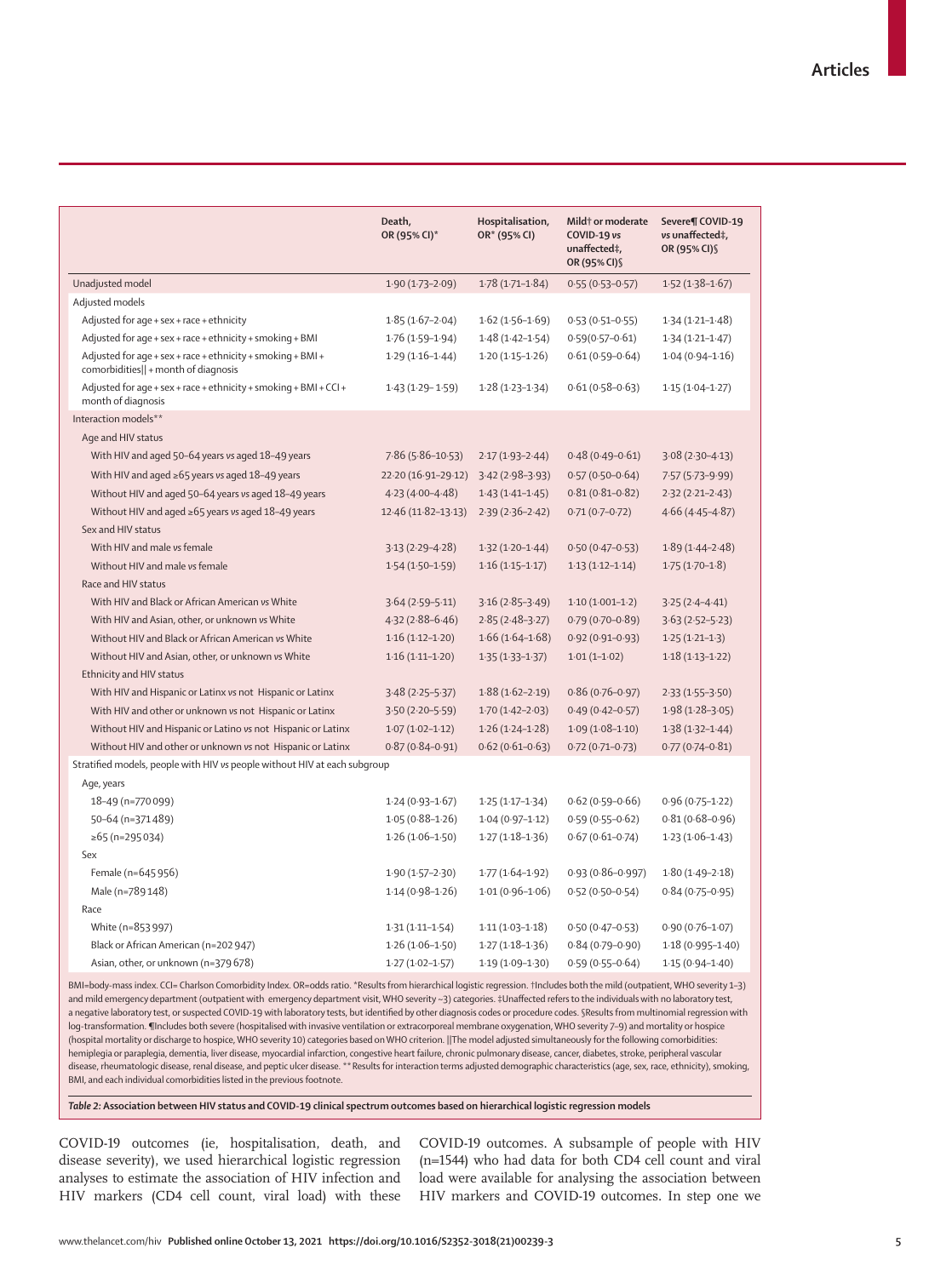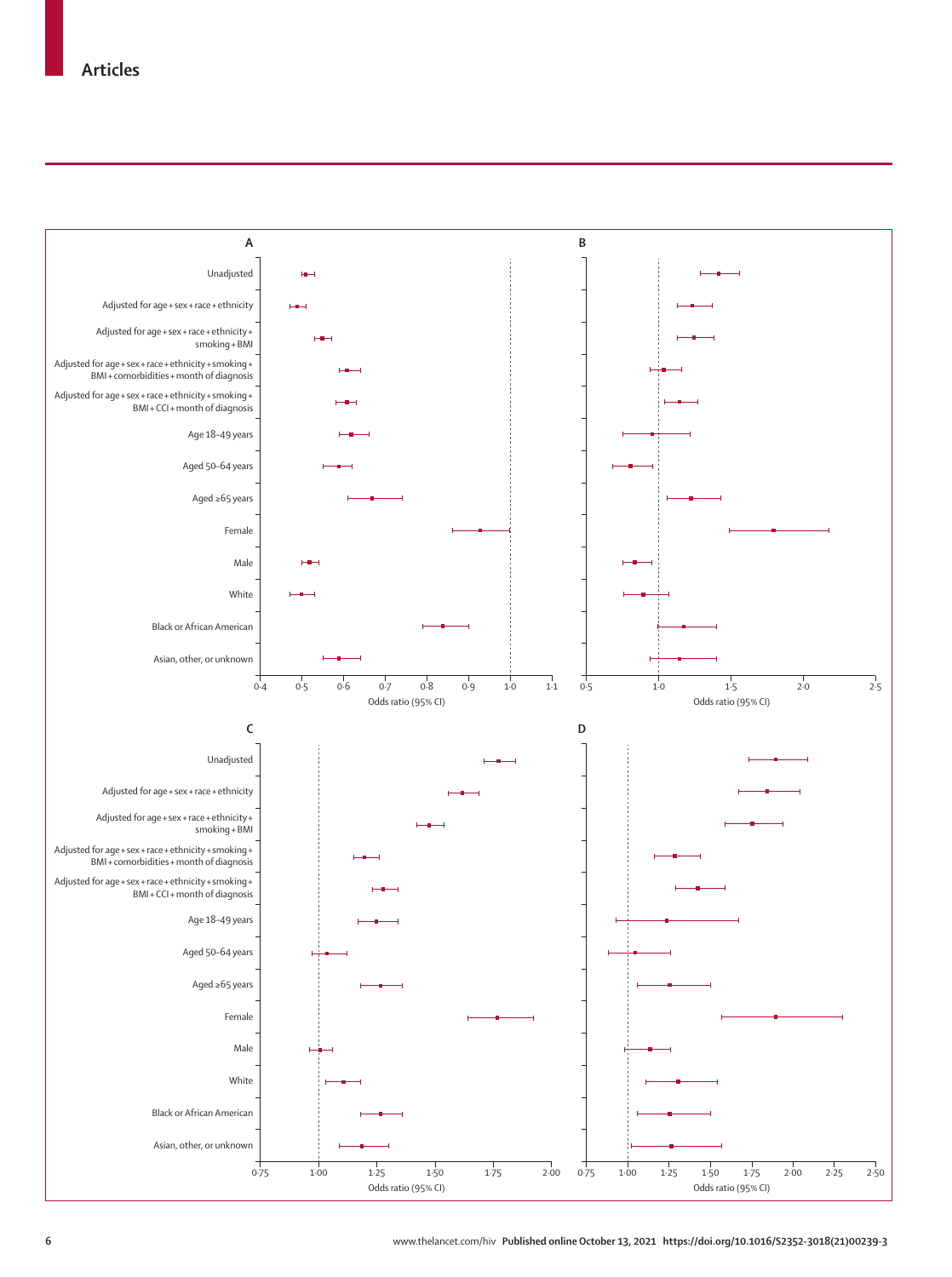first adjusted for age (18–49, 50–64, and  $\geq 65$  years), sex (male, female), race (Black or African American; White; Asian or other or unknown) and ethnicity (Hispanic or Latinx; not Hispanic or Latinx; others or unknown). In step two we subsequently adjusted for smoking (non-smoker, current, or former smoker) and obesity (BMI >30 kg/m², ≤30 kg/m², or unknown). In step three we adjusted for an array of comorbidities (hemiplegia or paraplegia, dementia, liver disease, myocardial infarction, congestive heart failure, chronic pulmonary disease, cancer, diabetes, stroke, peripheral vascular disease, rheumatological disease, renal disease, and peptic ulcer disease) or CCI score, and month of COVID-19 diagnosis. For COVID-19 severity, multinomial logistic regressions were applied with unaffected COVID-19 individuals as a reference group. Specifically, the same aforementioned factors were included in multiple multinominal regressions (mild or moderate *vs* unaffected, severe *vs* unaffected). Because information from at least one health-care encounter is required to generate index encounter and define COVID-19 severity, we first conducted multinominal regressions among the full sample in the main analysis, with those cases without health-care encounter information grouped into the first category of CPS (ie, unaffected). Then we did a sensitivity analysis to exclude those without healthcare encounter information in the multinomial analysis (ie, 1396795 [97∙2%] of total sample). We did additional sensitivity analyses with people with and without HIV matched on age group, sex, and number of comorbidities using 1:2 and 1:4 ratios. Collinearity was checked by calculating variance inflation factors for each covariate listed in the adjusted models.

To investigate whether age, sex, race, and ethnicity could be potential effect modifiers of HIV status, we fitted interaction terms between age (18–49, 50–64, and ≥65 years), sex, race (White *vs* Black or African American, and White *vs* Asian, other, or unknown), ethnicity (not Hispanic or Latinx *vs* Hispanic or Latinx) and HIV status in all analyses (not all the interaction analysis results are shown due to space limitation but are available from the authors upon request). We fitted stratified models with

#### *Figure 2:* **Estimates for the associations between HIV status and COVID-19 clinical spectrum outcomes**

(A) Mild or moderate disease. (B) Severe disease. (C) Hospitalisation. (D) Death. All stratified models (by age, sex, and race) were adjusted for age, sex, race, ethnicity, smoking, BMI, and comorbidities, including hemiplegia or paraplegia, dementia, liver disease, myocardial infarction, congestive heart failure, chronic pulmonary disease, cancer, diabetes, stroke, peripheral vascular disease, rheumatologic disease, renal disease, and peptic ulcer disease. Mild COVID-19 includes both the mild (outpatient, WHO severity 1–3) and mild emergency department (outpatient with emergency department visit, WHO severity ~3) categories. Moderate COVID-19 includes patients who were hospitalised but without invasive ventilation (WHO severity 4–6). Severe COVID-19 includes both severe (hospitalised with invasive ventilation or extracorporeal membrane oxygenation, WHO severity 7–9) and mortality or hospice (hospital mortality or discharge to hospice, WHO severity 10) categories based on WHO criterion. BMI=body-mass index.

HIV infection, demographics, lifestyle, and comorbidities on each selected subgroup (ie, male; female; aged 18–49 years; aged 50–64 years; aged ≥65 years; White; Black or African American; and Asian, other, or unknown). We implemented all analyses with SQL and R (version 3.5) and created reproducible pipelines in the Code workbook on N3C Data Enclave.

# **Role of the funding source**

The National Center for Advancing Translational Science contributed to the design, maintenance, and security of the N3C Enclave. The funders of the study had no role in the study design, data analysis, data interpretation, or writing of the report.

### **Results**

In this population level analysis, of the 5830841 COVID-19 cases and controls harmonised into the N3C data release set from Jan 1, 2020, to May 8, 2021, a total of 1436622 adult individuals who were positive for COVID-19 were included in this study (figure 1).

Compared with people without HIV, those with HIV had a narrower age distribution overall (lower proportion aged ≥65 years) but the median age was 2 years older (49 *vs* 47 years); a greater proportion were males and people of Black or African American race. People with HIV had higher prevalence of all comorbidities, including diabetes, chronic pulmonary disease, and liver disease (table 1).

Among the 1436622 COVID-19 cases, 262331 (18∙26%) were hospitalised and 26130 (1∙82%) died. People with HIV disproportionately required more COVID-19 related hospitalisation than those without (28∙28% *vs* 18∙17% [table 1]). Crude odds ratios (ORs) of COVID-19 hospitalisation and death were both higher in people with HIV (table 2). The associations were both attenuated, but remained significant, after sequentially adjusting for demographics, lifestyle factors, comorbidities, and month of COVID-19 diagnosis (hospitalisation adjusted OR [aOR] 1∙20, 95% CI 1∙15–1∙26; mortality 1∙29, 1∙16–1∙44; table 2; figure 2; appendix pp 3–6).

Compared with people without HIV, those with HIV had a higher proportion of severe illness (3∙61% *vs* 1∙73%), but a lower proportion of mild or moderate illness (47∙15% *vs* 62∙47%; table 1). Using unaffected COVID-19 individuals as a reference group in multinomial regression, people with HIV had lower odds of presenting with mild or moderate illness than people without HIV even after adjusting for all the covariates (aOR 0∙61, 95% CI 0∙59–0∙64); by contrast, the odds of severe COVID-19 were comparable after sequential adjustments for all the covariates (1∙04, 0∙94–1∙16; table 2; figure 2; appendix pp 7–8). In the sensitivity analysis (excluding individuals without health-care encounter information), the results were similar to the findings in the models with the full sample (appendix pp 9–10). The results from additional sensitivity analyses among the subsample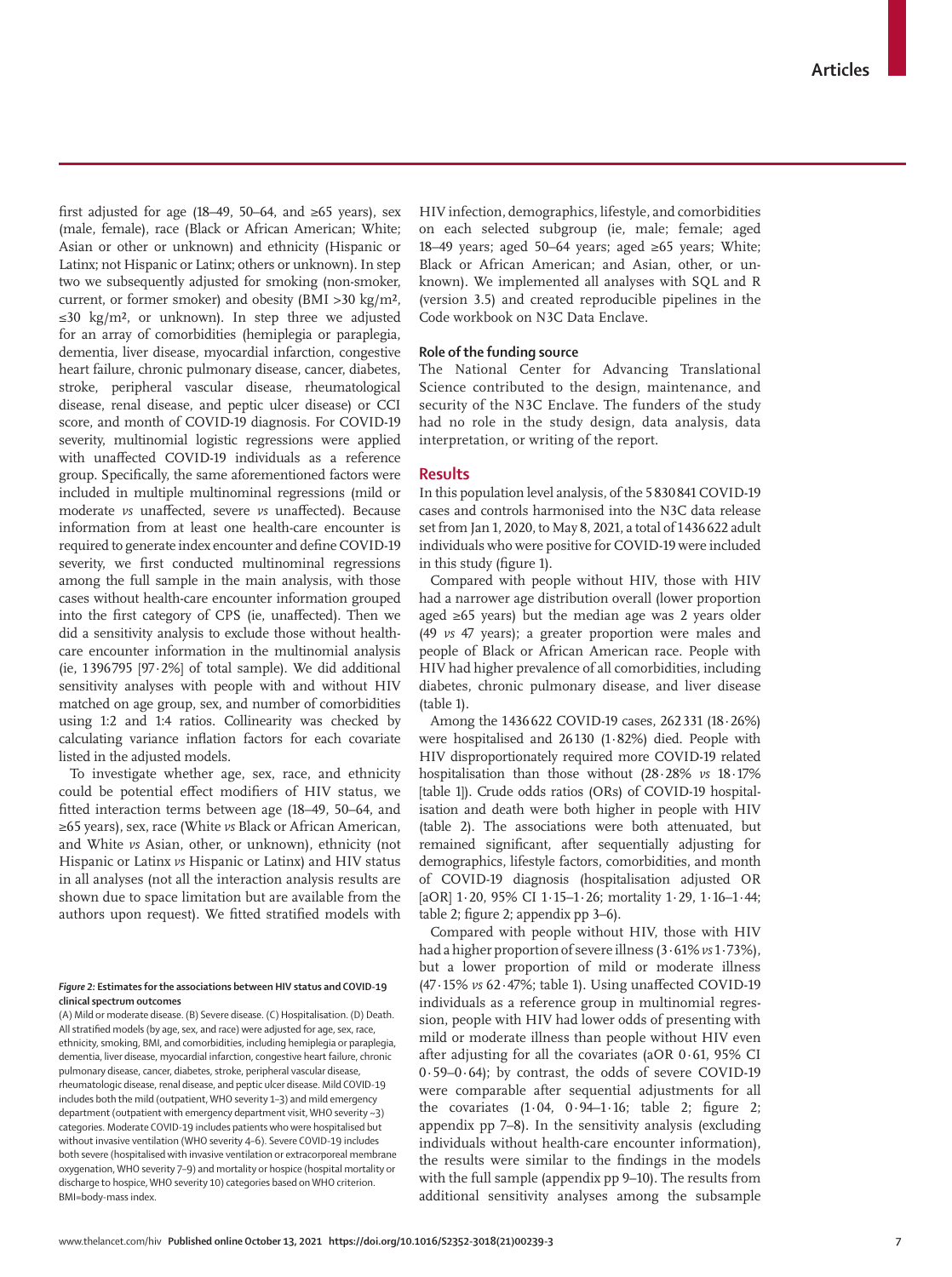of 1:2 and 1:4 matched people with and people without HIV were similar to the findings in the primary analyses (appendix p 11). Among 1544 people with HIV with both CD4 cell count and viral load data, a lower CD4 cell count (<200 cells per µL) was positively associated with all the adverse COVID-19 outcomes (ie, disease severity, hospitalisation, mortality) after adjusting for all the covariates, while viral suppression was only negatively associated with hospitalisation (table 3).

The interaction effect of age and HIV status suggested that the ageing process in people with HIV exacerbated all the adverse outcomes of COVID-19. Those with HIV in the older age groups had much higher odds of death and hospitalisation than those without HIV in the same age range. As another potential modifier, male sex could also interact with HIV infection in increasing the odds of severe clinical outcomes of COVID-19, yet with a smaller magnitude. Similar results were found in the interaction of race or ethnicity and HIV status, by which Black or

|                                                          | Death,<br>OR (95% CI)* | Hospitalisation,<br>OR (95% CI)* | Mildt or moderate Severe‡ vs<br>vs unaffected.<br>OR (95% CI)* | unaffected.<br>OR (95% CI)* |
|----------------------------------------------------------|------------------------|----------------------------------|----------------------------------------------------------------|-----------------------------|
| <b>HIV</b> factors                                       |                        |                                  |                                                                |                             |
| Most recent CD4 counts                                   |                        |                                  |                                                                |                             |
| >500 cells per µL                                        | $1-00$                 | $1-00$                           | $1-00$                                                         | $1-00$                      |
| 200-500 cells per µL                                     | $1.49(0.55 - 4.03)$    | $1.28(0.94 - 1.75)$              | $1.15(0.89 - 1.48)$                                            | $1.62(0.59 - 4.44)$         |
| <200 cells per µL                                        | $3.10(1.06-9.13)$      | $2.73(1.80 - 4.14)$              | $1.51(1.04 - 2.21)$                                            | $3.91(1.31 - 11.62)$        |
| Most recent viral<br>suppression, <200 copies<br>per mLS | $0.71(0.27 - 1.89)$    | $0.69(0.49 - 0.97)$              | $0.87(0.64 - 1.17)$                                            | $0.62(0.24 - 1.57)$         |
| Social demographics                                      |                        |                                  |                                                                |                             |
| Age, years                                               |                        |                                  |                                                                |                             |
| $18 - 49$                                                | $1-00$                 | 1.00                             | $1-00$                                                         | 1.00                        |
| $50 - 64$                                                | $1.51(0.52 - 4.39)$    | $0.88(0.65 - 1.20)$              | $0.60(0.47 - 0.77)$                                            | $0.62(0.23 - 1.69)$         |
| $\geq 65$                                                | $3.39(1.07 - 10.8)$    | $0.79(0.50 - 1.25)$              | $0.37(0.25 - 0.55)$                                            | $0.58(0.17 - 1.96)$         |
| Male vs female                                           | $1.12(0.42 - 2.94)$    | $0.88(0.63 - 1.23)$              | $0.69(0.52 - 0.91)$                                            | $1.29(0.47 - 3.54)$         |
| Race                                                     |                        |                                  |                                                                |                             |
| White                                                    | $1-00$                 | 1.00                             | $1-00$                                                         | 1.00                        |
| <b>Black or African</b><br>American                      | $2.33(0.82 - 6.67)$    | $1.77(1.26 - 2.47)$              | $1.56(1.18-2.04)$                                              | $2.08(0.74 - 5.83)$         |
| Asian, other, or unknown                                 | $1.12(0.30 - 4.18)$    | $1.66(1.09-2.54)$                | $1.32(0.93 - 1.86)$                                            | $1.36(0.36 - 5.06)$         |
| Ethnicity                                                |                        |                                  |                                                                |                             |
| Not Hispanic or Latinx                                   | $1-00$                 | 1.00                             | $1-00$                                                         | 1.00                        |
| Hispanic or Latinx                                       | $1.33(0.33 - 5.35)$    | $0.83(0.55 - 1.25)$              | $0.93(0.68 - 1.27)$                                            | $0.89(0.23 - 3.50)$         |
| Other or unknown                                         | $2.67(0.69 - 10.35)$   | $0.82(0.45 - 1.50)$              | $0.48(0.29 - 0.80)$                                            | $1.16(0.27 - 5.01)$         |
| Lifestyle factors                                        |                        |                                  |                                                                |                             |
| Body-mass index, kg/m <sup>2</sup>                       |                        |                                  |                                                                |                             |
| $\leq 30$                                                | $1-00$                 | 1.00                             | $1-00$                                                         | 1.00                        |
| >30                                                      | $3.30(1.14 - 9.53)$    | $0.67(0.47 - 0.96)$              | $0.77(0.55 - 1.08)$                                            | $2.70(1.00 - 7.29)$         |
| Unknown                                                  | $1.71(0.58 - 5.04)$    | $0.22(0.16 - 0.31)$              | $0.45(0.34 - 0.60)$                                            | $0.52(0.16 - 1.68)$         |
| Smoking status                                           |                        |                                  |                                                                |                             |
| Non-smoker                                               | $1-00$                 | 1.00                             | $1-00$                                                         | 1.00                        |
| Current or former<br>smoker                              | $2.57(1.03-6.43)$      | $1.09(0.80 - 1.47)$              | $0.46(0.35 - 0.60)$                                            | $1.41(0.57 - 3.53)$         |
|                                                          |                        | (Table 3 continues on next page) |                                                                |                             |

African American race and Hispanic or Latinx ethnicity interacted with HIV infection in developing higher odds of adverse COVID-19 outcomes. Stratified models revealed that the elevated odds were higher in the similar subgroups (eg, older age, male sex, and Black or African American race; table 2; appendix pp 12–13).

To adjust the role of cumulative burden of comorbidities in the model development, CCI was considered in all adjusted models. However, a high collinearity was detected between CCI and the other covariates (variance inflation factor=7∙97). Therefore, additional models were developed to include CCI (replacing individual comorbid conditions) in the analyses. Findings from the two sets of adjusted models (adjusting individual comorbid condition *vs*  adjusting CCI) were similar (appendix pp 14–16).

# **Discussion**

Our population-level analysis from N3C data found that people with HIV might not be disproportionately vulnerable to SARS-CoV-2 infection but are more likely to be hospitalised and die from COVID-19, although such risk might be attenuated when other confounding factors are taken into consideration. The associations between HIV and these outcomes seem particularly pronounced among older people, males, Black or African American adults, and Hispanic or Latinx adults. Among people with HIV, we find that the risks for poor COVID-19 outcomes are much higher among those with lower CD4 cell counts (<200 cells per µL) and an association between viral suppression and the COVID-19 outcome of hospitalisation.

To the best of our knowledge, this is the largest population-level analysis to investigate the role of HIV infection in COVID-19 clinical spectrum across the USA. Our results show a smaller but consistent effect of HIV infection on COVID-19 related mortality with large population-based cohort studies from South Africa<sup>11</sup> and the UK.12 The differences of effect size between these three studies could possibly be explained by the different sample characteristics. Results from the interaction effects illustrate that the adverse COVID-19 outcomes among people with HIV might be explained by the overlapping demographic (eg, male and African American) and comorbidity characteristics (eg, a significant interaction effect of HIV and CCI, and data not shown but available upon request) that are highly prevalent in this population. Our study shows people with HIV require more COVID-19 hospitalisation, at a level of risk similar to a recent New York study<sup>14</sup> and other USA studies using TriNETX network data, which controlled for BMI and various comorbidities.6,26

Regarding the clinical severity of COVID-19, people with HIV are less likely to have mild illness, but more likely to have severe outcomes when only adjusting for demographics and lifestyle factors. The adjustment for comorbidities obviates the estimated risk of severe outcomes among people with HIV. This finding suggests that people with HIV might show less symptoms at the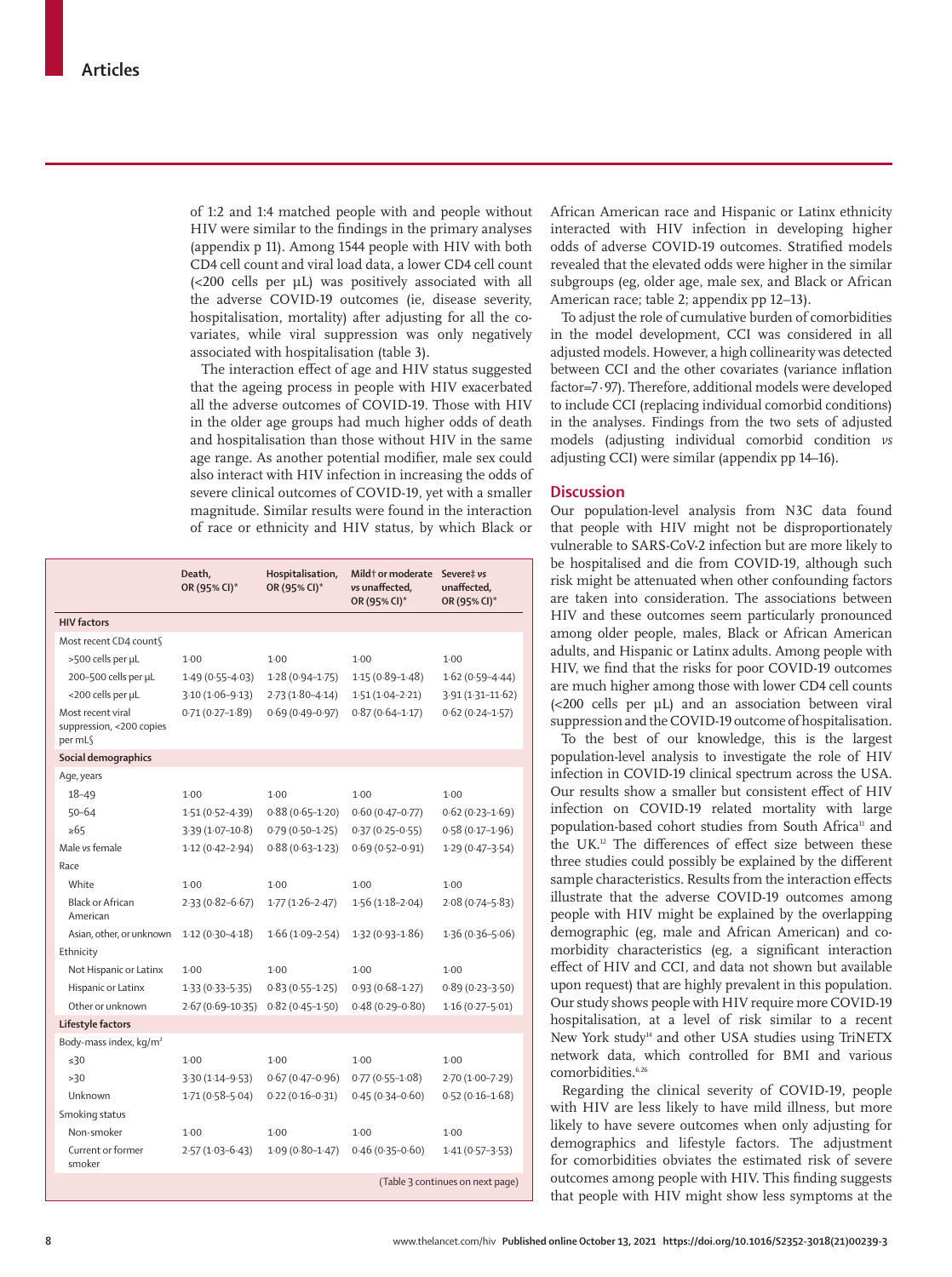earlier stage of SARS-CoV-2 infection. Such protection from the most serious sequelae of COVID-19 might be attributable to the possible anti-SARS-CoV-2 activity of tenofovir disoproxil fumarate plus emtricitabine, as suggested in both observational and randomised closed trials studies.27,28 Another hypothesis is that people with HIV with mild illness might be underrepresented (47∙15% *vs* 62∙33% in the overall group; table 1) because of higher stigma, increased fear of hospitalisation, higher social deprivation, and lower medical coverage when compared with people who do not have HIV. A consequence of such late linkage to care could be a higher risk of severe COVID-19.

As declining CD4 cell counts are associated with COVID-19 severity in general,<sup>29</sup> people with HIV and low CD4 cell counts might have a raised risk of severe COVID-19.30 Our study supported this hypothesis and found that a lower CD4 cell count is associated with a higher risk of adverse COVID-19 outcomes, which is also in agreement with another multicentre study conducted by Dandachi and colleagues.16 No association was observed between viral suppression and COVID-19 disease severity or mortality. Although our study observed the protective effect of viral suppression in reducing hospitalisation, the multicentre study did not.<sup>16</sup> Our larger sample size was possibly the reason for detecting such a difference, because the multicentre study had a smaller sample and most of the study participants were receiving antiretroviral therapy.16

In this study, the age, sex, and race or ethnicity disparities in COVID-19 severe outcomes are pronounced among people with HIV. The study sample characteristics mirror the demographics of this population in the USA, with higher proportions of males, Hispanic or Latinx adults, and Black or African Americans adults. Hispanic or Latinx individuals, as well as those of an older age, have higher mortality and hospitalisation rates among people with HIV than in people without HIV, which were not reported in the UK study.12 However, both our study and the UK study showed similar findings of the larger association between HIV and adverse COVID-19 outcomes among Black or African American adults. Understanding the reasons for the disproportionately large association between HIV and adverse COVID-19 outcomes in these subgroups will be a priority if effective policies are to be developed to mitigate any increased risks among these groups.

Our study had several limitations. First, although we included around 6 million individuals from the N3C dataset, the majority are based in the southeast, mid-Atlantic, and mid-west, and therefore might not be representative of the entire COVID-19 population or HIV population in the USA. Second, the algorithm for HIV case identification is not validated. Potential misclassification of HIV status might occur because of data availability and missing data on the N3C concept sets (HIV condition codes, antiretroviral therapy

|                                | Death.<br>OR (95% CI)* | Hospitalisation,<br>OR (95% CI)* | Mild <sup>t</sup> or moderate<br>vs unaffected,<br>OR (95% CI)* | Severe‡ vs<br>unaffected.<br>OR (95% CI)* |  |
|--------------------------------|------------------------|----------------------------------|-----------------------------------------------------------------|-------------------------------------------|--|
| (Continued from previous page) |                        |                                  |                                                                 |                                           |  |
| <b>Comorbidities</b>           |                        |                                  |                                                                 |                                           |  |
| Hemiplegia or paraplegia       | 4.73 (0.79-28.17)      | $5.55(2.08-14.78)$               | $2.17(0.90 - 5.24)$                                             | 4.37 (0.54-35.37)                         |  |
| Dementia                       | $2.85(0.55 - 14.91)$   | $0.90(0.31 - 2.61)$              | $0.85(0.32 - 2.28)$                                             | $5.94(1.09 - 32.38)$                      |  |
| Liver disease                  | $1.46(0.61-3.49)$      | $1.15(0.83 - 1.59)$              | $1.12(0.85 - 1.48)$                                             | $1.54(0.64-3.71)$                         |  |
| Myocardial infarction          | $0.42(0.09 - 2.05)$    | $2.12(1.13-3.98)$                | $0.90(0.50 - 1.61)$                                             | $0.22(0.03 - 1.49)$                       |  |
| Congestive heart failure       | $2.37(0.77 - 7.25)$    | $2.45(1.49 - 4.04)$              | $0.88(0.54 - 1.43)$                                             | $1.86(0.59 - 5.79)$                       |  |
| Chronic pulmonary disease      | $0.76(0.30-1.90)$      | $1.21(0.89 - 1.65)$              | $1.08(0.83 - 1.39)$                                             | $1.61(0.68 - 3.78)$                       |  |
| Cancer                         | $4.52(1.85 - 11.03)$   | $1.46(0.98-2.19)$                | $1.07(0.75 - 1.54)$                                             | $3.56(1.40 - 9.07)$                       |  |
| <b>Diabetes</b>                | $0.93(0.35 - 2.49)$    | $1.41(1.01-1.96)$                | $1.20(0.92 - 1.58)$                                             | $1.57(0.60 - 4.14)$                       |  |
| Stroke                         | $1.03(0.30-3.53)$      | $1.28(0.76 - 2.14)$              | $0.75(0.46 - 1.21)$                                             | $0.42(0.09-1.96)$                         |  |
| Peripheral vascular disease    | $0.79(0.24 - 2.61)$    | $1.32(0.81 - 2.16)$              | $2.21(1.41-3.48)$                                               | $1.57(0.47 - 5.27)$                       |  |
| Rheumatologic disease          | $0\P$                  | $1.16(0.56 - 2.39)$              | $1.53(0.86 - 2.72)$                                             | $0(0.00-0.00)$                            |  |
| Renal disease                  | $2.58(1.02 - 6.49)$    | $1.55(1.06-2.27)$                | $1.06(0.75 - 1.49)$                                             | $3.06(1.19 - 7.87)$                       |  |
| Peptic ulcer disease           | $0.67(0.06 - 7.21)$    | $1.26(0.52-3.02)$                | $1.06(0.48-2.33)$                                               | $0.69(0.06 - 7.81)$                       |  |
| Month of COVID-19<br>diagnosis | $1.00(0.92 - 1.08)$    | $1.00(0.97-1.03)$                | $1.04(1.01-1.06)$                                               | $1.03(0.95 - 1.12)$                       |  |

\*Models adjusted demographics, lifestyle factors, comorbidities, and month of COVID-19 diagnosis. †Includes both the mild (outpatient, WHO severity 1–3) and mild emergency department (outpatient with emergency department visit, WHO severity ~3) categories. ‡Includes both severe (hospitalised with invasive ventilation or extracorporeal membrane oxygenation, WHO severity 7–9) and mortality or hospice (hospital mortality or discharge to hospice, WHO severity 10) categories based on WHO criterion. §Defined as the most recent value 18 months before initial COVID-19 diagnosis. ¶In this subgroup of HIV patients with CD4 cell count and viral load data, the number of patients who died from rheumatological disease is too small to calculate an estimate and 95% CI.

*Table 3:* **COVID-19 outcomes among people living with HIV by HIV CD4 counts and viral load level (n=1544)**

exposure, and laboratory results) that were available to the investigation team at the time of this study. Such identifications might change as the phenotype template of HIV patients changes as a result of continuous data updates from different contributing sites. Additionally, the release of other available concept sets might yield different classifications as well. However, previous studies have shown acceptable sensitivity and specificity of a similar approach.<sup>31</sup> Therefore, these potential misclassifications are likely to be non-differential throughout the cohort and unlikely to change our conclusions. Third, some key exposure variables (eg, CD4 cell count, viral load, BMI, and smoking status) are not uniformly available or measured accurately across all the study sites; for example, a large proportion of patients have missing CD4 cell count and HIV viral load data. Furthermore, the effect of obesity on COVID-19 outcomes might be underestimated because of the large proportion of unknown responses and the uneven distribution of unknown responses between the two comparison groups. Moreover, the inability to separate the former smokers from current smokers in the dataset did not allow us to examine the effect of different smoking status between people living with HIV and people without HIV on adverse COVID-19 outcomes. Fourth, the adverse COVID-19 outcomes might vary when stratifying by other vulnerable statuses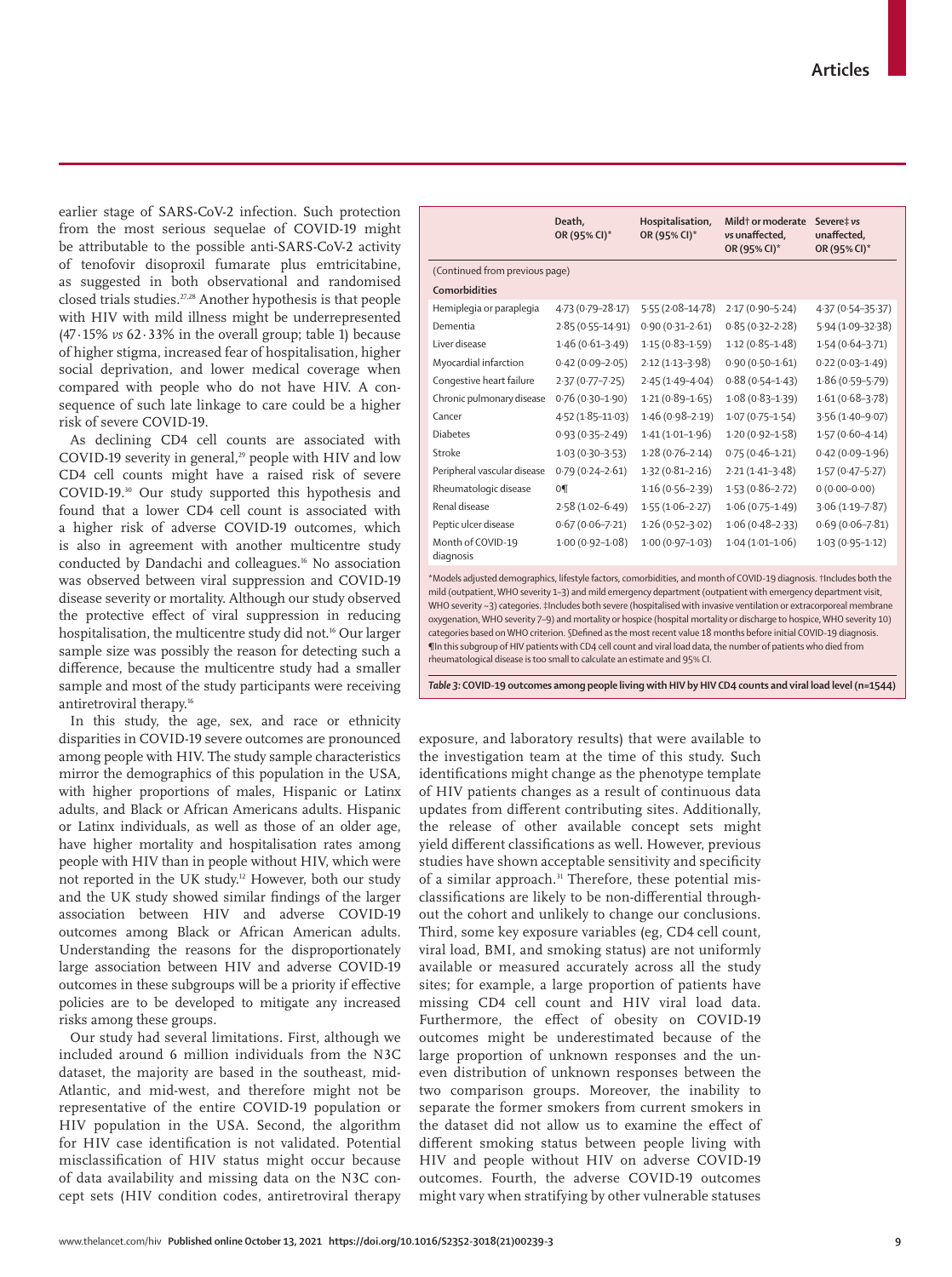of people with HIV, such as transgender individuals or injection drug users. However, codes for identifying these statuses were unavailable in this dataset.

In conclusion, using data from the largest COVID-19 population level analysis with a heterogeneous population in the USA, our study could identify people with HIV with mild or asymptomatic COVID-19 and examine the different risks for SARS-CoV-2 acquisition versus progression to severe disease or death once infected. In this large study, people with HIV have an elevated risk of adverse COVID-19 outcomes. The attenuated risk after controlling for comorbidities, which are more prevalent and typically occur at a younger age among people with HIV, indicates that certain underlying medical conditions had a greater influence on COVID-19 outcomes of this population. Our observation that people with lower CD4 cell counts are at a higher risk of poor outcomes suggests that people with a history of advanced immunosuppression might warrant closer observation and monitoring. The robust risk assessment of this study could inform prioritisation of prevention messaging, disease monitoring and therapies, and vaccination for people with HIV, especially those with more pronounced immunodeficiency. Given the pandemic's exacerbating effects on health inequities, public health and clinical communities must strengthen services and support to prevent aggravated COVID-19 outcomes among people with HIV, particularly for those with pronounced immunodeficiency.

#### **Contributors**

XY conceptualised and wrote the first draft and critically revised of the manuscript. JS led efforts on National COVID Cohort Collaborative (N3C) HIV markers harmonisation, as well as critically reviewed the manuscript. JZ set up the statistical test design. SG wrote data preparation code and SQL R code for data analysis, which was reviewed and verified by JZ. XY prepared tables and figures with input from SG. SBW provided clinical input and patient severity predictor considerations and use thereof. BO, RCP, JYI, GDK, and XL reviewed and edited the manuscript. RCP, JS, ALO, and QZ built N3C HIV definition, phenotype verification, and statistical analyses. ALO performed data preparation and reviewed and edited the manuscript. MH and CGC reviewed and edited the manuscript, and did the project administration. XY, JZ, and SG have accessed and verified the data. The corresponding author (and XY, JS, RCP, JZ, SG, QZ, and ALO) had full access to all the data in the study. All authors had final responsibility for the decision to submit for publication.

## **Declaration of interests**

We declare no competing interests.

#### available upon application at https://ncats.nih.gov/n3c.

**Data sharing**

#### **Acknowledgments**

The analyses described in this publication were conducted with data or tools accessed through the National Center for Advancing Translational Sciences (NCATS) N3C Data Enclave and supported by NCATS U24 TR002306 and the National Institute of Allergy and Infectious Diseases (NIAID) of the NIH under Award Number R01AI127203-4S1. This study was also supported by the following grants from Stony Brook University (U24TR002306); University of Oklahoma Health Sciences Center (U54GM104938), Oklahoma Clinical and Translational Science Institute; West Virginia University (U54GM104942), West Virginia Clinical and Translational Science Institute; University of Mississippi Medical Center

The National Institute of Health's (NIH) N3C data used in this study is

(U54GM115428), Mississippi Center for Clinical and Translational Research; University of Nebraska Medical Center (U54GM115458), Great Plains IDeA-Clinical & Translational Research; Maine Medical Center (U54GM115516), Northern New England Clinical & Translational Research Network; Wake Forest University Health Sciences (UL1TR001420), Wake Forest Clinical and Translational Science Institute; Northwestern University at Chicago (UL1TR001422), Northwestern University Clinical and Translational Science Institute; University of Cincinnati (UL1TR001425), Center for Clinical and Translational Science and Training; The University of Texas Medical Branch at Galveston (UL1TR001439), The Institute for Translational Sciences; Medical University of South Carolina (UL1TR001450), South Carolina Clinical & Translational Research Institute; University of Massachusetts Medical School Worcester (UL1TR001453), The UMass Center for Clinical and Translational Science; University of Southern California (UL1TR001855), The Southern California Clinical and Translational Science Institute; Columbia University Irving Medical Center (UL1TR001873), Irving Institute for Clinical and Translational Research; George Washington Children's Research Institute (UL1TR001876), Clinical and Translational Science Institute at Children's National; University of Kentucky (UL1TR001998), UK Center for Clinical and Translational Science; University of Rochester (UL1TR002001), University of Rochester Clinical & Translational Science Institute; University of Illinois at Chicago (UL1TR002003), University of Illinois at Chicago Center for Clinical and Translational Science; Penn State Health Milton S Hershey Medical Center (UL1TR002014), Penn State Clinical and Translational Science Institute; The University of Michigan at Ann Arbor (UL1TR002240), Michigan Institute for Clinical and Health Research; Vanderbilt University Medical Center (UL1TR002243), Vanderbilt Institute for Clinical and Translational Research; University of Washington (UL1TR002319), Institute of Translational Health Sciences; Washington University in St Louis (UL1TR002345), Institute of Clinical and Translational Sciences; Oregon Health & Science University (UL1TR002369), Oregon Clinical and Translational Research Institute; University of Wisconsin-Madison (UL1TR002373), University of Wisconsin Institute for Clinical and Translational Research; Rush University Medical Center (UL1TR002389), The Institute for Translational Medicine (ITM); The University of Chicago (UL1TR002389), ITM; University of North Carolina at Chapel Hill (UL1TR002489), North Carolina Translational and Clinical Science Institute; University of Minnesota (UL1TR002494), Clinical and Translational Science Institute; Children's Hospital Colorado (UL1TR002535), Colorado Clinical and Translational Sciences Institute; The University of Iowa (UL1TR002537), Institute for Clinical and Translational Science; The University of Utah (UL1TR002538), Uhealth Center for Clinical and Translational Science; Tufts Medical Center (UL1TR002544), Tufts Clinical and Translational Science Institute; Duke University (UL1TR002553), Duke Clinical and Translational Science Institute; Virginia Commonwealth University (UL1TR002649), C Kenneth and Dianne Wright Center for Clinical and Translational Research; The Ohio State University (UL1TR002733), Center for Clinical and Translational Science; The University of Miami Leonard M Miller School of Medicine (UL1TR002736), University of Miami Clinical and Translational Science Institute; University of Virginia (UL1TR003015), Integrated Translational health Research Institute of Virginia (iTHRIV); Carilion Clinic (UL1TR003015), iTHRIV; University of Alabama at Birmingham (UL1TR003096), Center for Clinical and Translational Science; Johns Hopkins University (UL1TR003098), Johns Hopkins Institute for Clinical and Translational Research; University of Arkansas for Medical Sciences (UL1TR003107), UAMS Translational Research Institute; Nemours (U54GM104941), Delaware CTR ACCEL Program; University Medical Center New Orleans (U54GM104940), Louisiana Clinical and Translational Science Center; University of Colorado Denver, Anschutz Medical Campus (UL1TR002535), Colorado Clinical and Translational Sciences Institute; Mayo Clinic Rochester (UL1TR002377), Mayo Clinic Center for Clinical and Translational Science; Tulane University (UL1TR003096), Center for Clinical and Translational Science; Loyola University Medical Center (UL1TR002389), ITM; Advocate Health Care Network (UL1TR002389), ITM; OCHIN (INV-018455), Bill & Melinda Gates Foundation grant to Sage Bionetworks. The analyses described in this publication were conducted